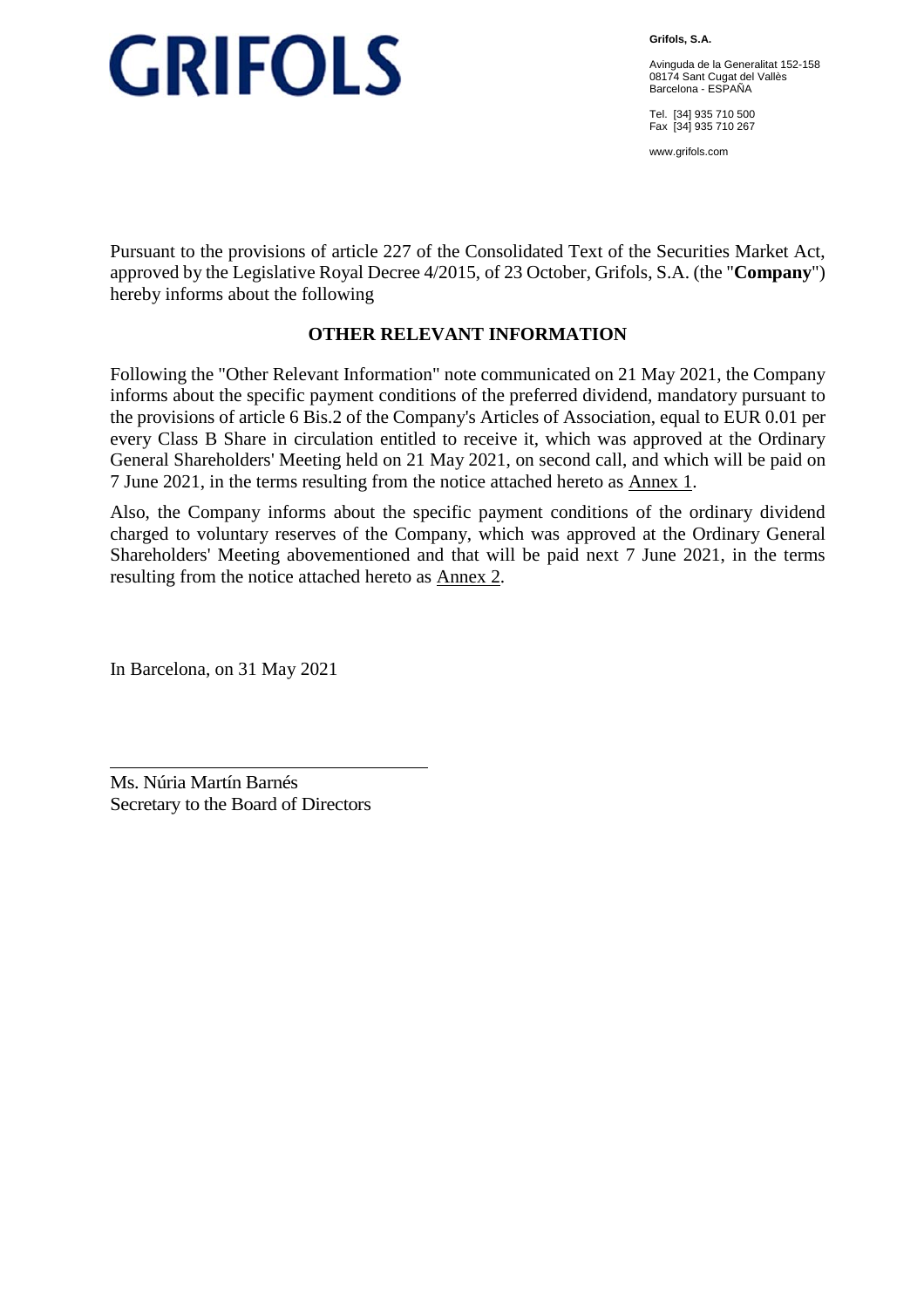### **ANNEX 1**

### **GRIFOLS, S.A.**

### **PAYMENT OF MANDATORY PREFERRED DIVIDEND TO CLASS B SHARES**

In accordance with the resolutions passed at the Ordinary General Shareholders' Meeting held on second call on 21 May 2021, a preferred dividend will be distributed to Class B Shares, as per the results of fiscal year ended 31 December 2020:

Payment date: 7 June 2021

Ex-date: 3 June 2021

Class B Shares ISIN code: ES0171996095

Share name: Grifols, S.A.

Number of Class B Shares: 261,425,110

Nominal value: 0.05.-€

Treasury shares: 4,762,723

Total dividend amount: 2,614,251.-€

Gross amount per unit (deducting the treasury shares):  $0.01018556. \in \mathbb{C}$ 

Tax withheld 19% per unit (\*\*): 0.00193526.-€

Net amount per unit: : 0.00825030.-€

(\*\*) Applicable withholding rate, generally used, notwithstanding those cases in which the retention is not applied, based on the tax nature, situation or residency of the recipient, in accordance with the regulations in force on Personal Income Tax, Corporate Income Tax and Income Tax for non-residents.

The dividend amount shall be paid as per prevailing regulations for stockholder companies, using the means provided by Iberclear for said entities.

To that end, the payment agency appointed is BBVA.

In Barcelona on 31 May 2021

Ms. Núria Martín Barnés Secretary to the Board of Directors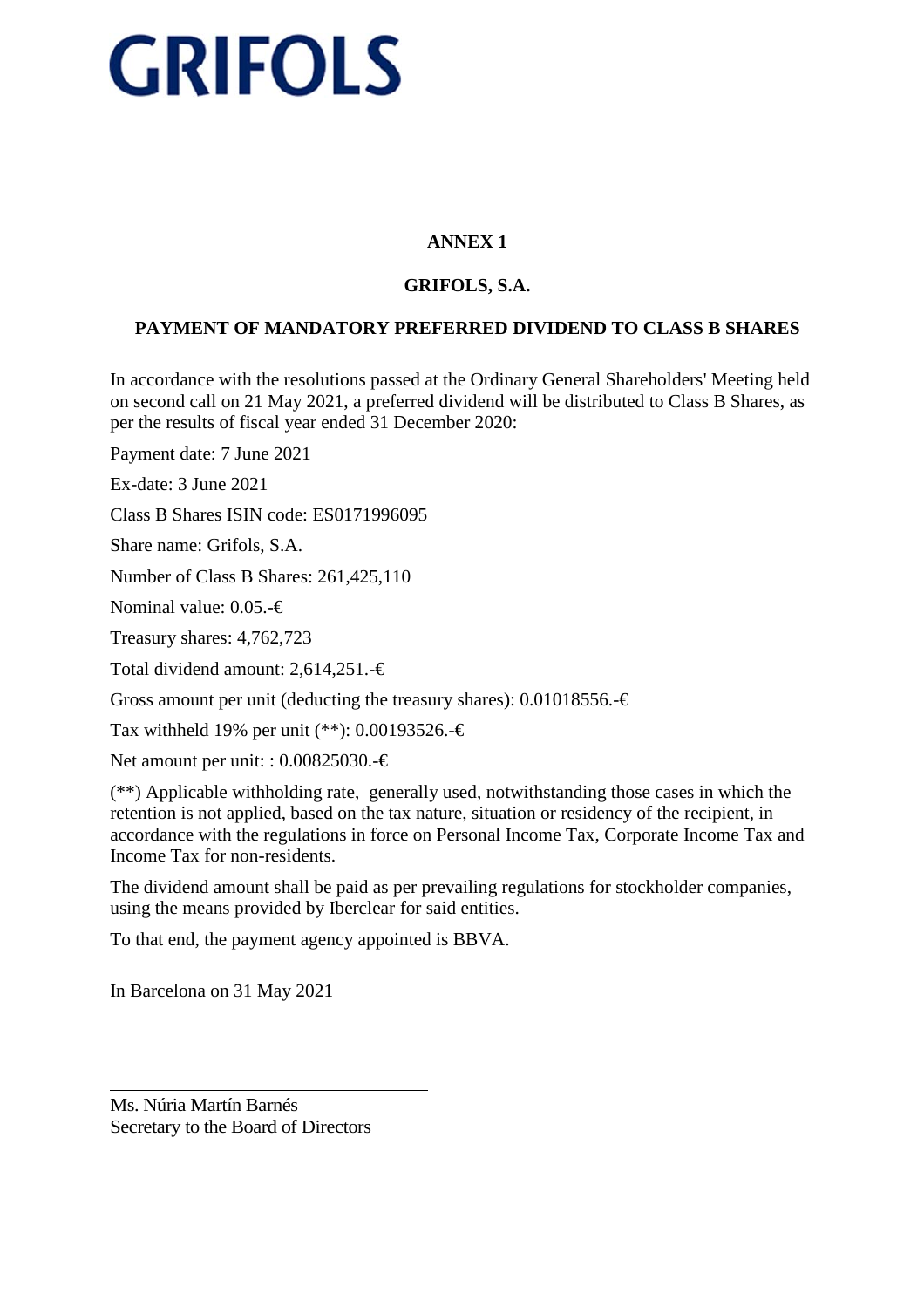#### **ANNEX 2**

### **GRIFOLS, S.A.**

#### **DIVIDEND PAYMENT**

In accordance with the resolutions passed at the Ordinary General Shareholders' Meeting held on second call on 21 May 2021, an ordinary dividend of EUR 247,519,749 charged to voluntary reserves of the Company will be distributed:

Payment date: 7 June 2021

Ex-date: 3 June 2021

ISIN code:

- Class A Shares: ES0171996087

- Class B Shares: ES0171996095

Share name: Grifols, S.A.

Total number of Shares representing the share capital: 687,554,908

- Class A Shares: 426,129,798

- Class B Shares: 261,425,110

Nominal value:

- Class A Shares: 0.25.-€

- Class B Shares: 0.05.-€

Treasury shares:

- Class A Shares: 3,442,705

- Class B Shares: 4,762,723

Total dividend amount: 247,519,749.-€

Gross amount per unit (deducting the treasury shares):  $0.36434818. - \epsilon$ 

Tax withheld 19% per unit (\*\*): 0.06922615.-€

Net amount per unit: 0.29512203.-€

(\*\*) Applicable withholding rate, generally used, notwithstanding those cases in which the retention is not applied, based on the tax nature, situation or residency of the recipient, in accordance with the regulations in force on Personal Income Tax, Corporate Income Tax and Income Tax for non-residents.

The dividend amount shall be paid as per prevailing regulations for stockholder companies, using the means provided by Iberclear for said entities.